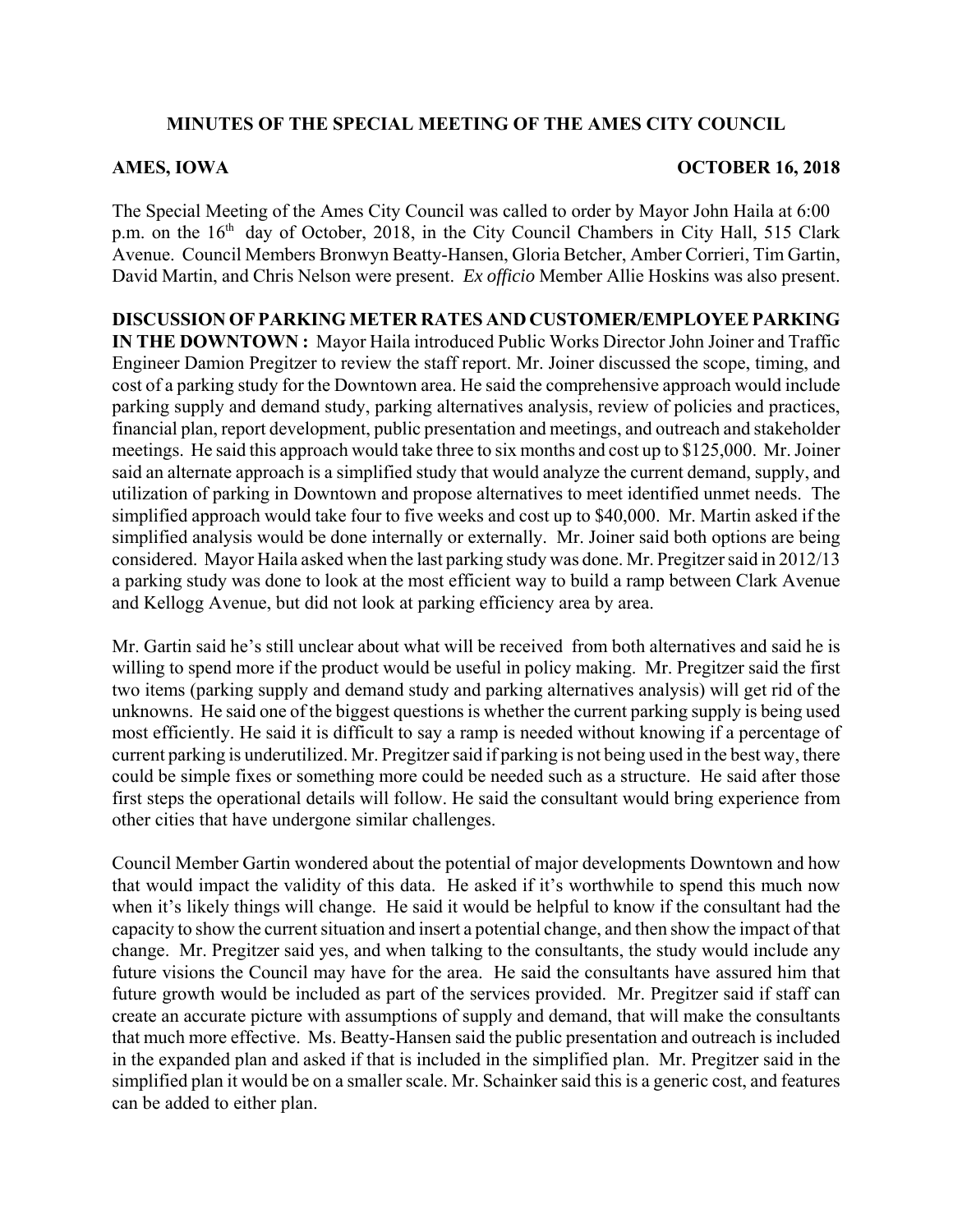Ms. Corrieri asked what a consultant would do differently with the data than City staff. Mr. Pregitzer said what he has provided in the past is an estimate of the revenue and parking being utilized, and the consultant would provide an actual survey block by block, count trips in and out of parking lots, and analyze which stalls are being used to get it down to a detailed use. Ms. Betcher asked if a more complex analysis could be done after initial data is gathered. Mr. Pregitzer said whatever scale of study is chosen could be expanded. If there is a desire to move forward, the City would need a Request for Proposals (RFP), and that would include specific details to be sure the consultant is responding correctly. Ms. Betcher asked if it would be like bid alternates for other projects. Mr. Pregitzer said yes, it could be progressive with different phases. Mr. Haila asked how the timing would interface with he Comprehensive Plan visioning and wondered if it's appropriate to defer this study until the Comprehensive Plan is finished, or do it simultaneously. Mr. Pregitzer said he imagines this plan could be held up by pieces of the Comprehensive Plan. He said some elements could be simultaneous. City Manager Steve Schainker said the Comprehensive Plan could take two years and three developments are being discussed for Downtown. He said all three developments would involve parking, so it's difficult to go ahead now with the comprehensive parking study. He said starting out in phases to get current information now would be beneficial, and during that time the projects that are being proposed may become more clear. Mr. Schainker said he doesn't believe the City should wait, as there will be demand for more parking before the Comprehensive Plan is finished. He said Council will have authority to decide whether or not to progress to another phase.

Ms. Betcher asked to what extent the time of year affects the timeline. She said during the holidays may not be the most appropriate time to watch parking. Mr. Pregitzer said the time periods to stay away from include July, August, and holidays. He said if a utilization study could be done before spring semester ends he believes average data would be received. Mr. Schainker asked about collecting data during the winter if the City would like to move ahead more quickly. Mr. Pregitzer said holidays and the ISU schedule changes during the winter make collecting data difficult.

Mr. Martin asked about discussions of development Downtown. He asked if Mr. Schainker had high confidence that there is a reason to begin a parking study for Downtown because of that activity. Mr. Schainker said he's worried the developers will want answers before a parking study can be completed in the spring. He said he's hopeful the study can be completed as soon as possible. He said the Council could see a request from a developer that would affect parking prior to spring.

Downtown employee parking was discussed by Mr. Joiner. He said the Public Works Department has worked with Ames Downtown Director Cindy Hicks and Ames Downtown President Eric Abrams on the proposal in the staff report. Mr. Joiner said in discussions with them, the following is being proposed: the southern most row of parking along the railroad tracks would remain 24 hour reserved parking, in the same eastbound aisle the middle row of parking would become unlimited time parking, and the west bound row nearest the businesses would be 2 hour parking. Mr. Joiner said with this proposed change customer parking would have turnover in the two hour parking, and employees would be encouraged to use the unlimited time parking row in the middle. He said currently that row has some two hour parking and some four hour parking. He said the 24 hour reserved spaces may transition toward residential parking. Mr. Joiner said a concern could be lost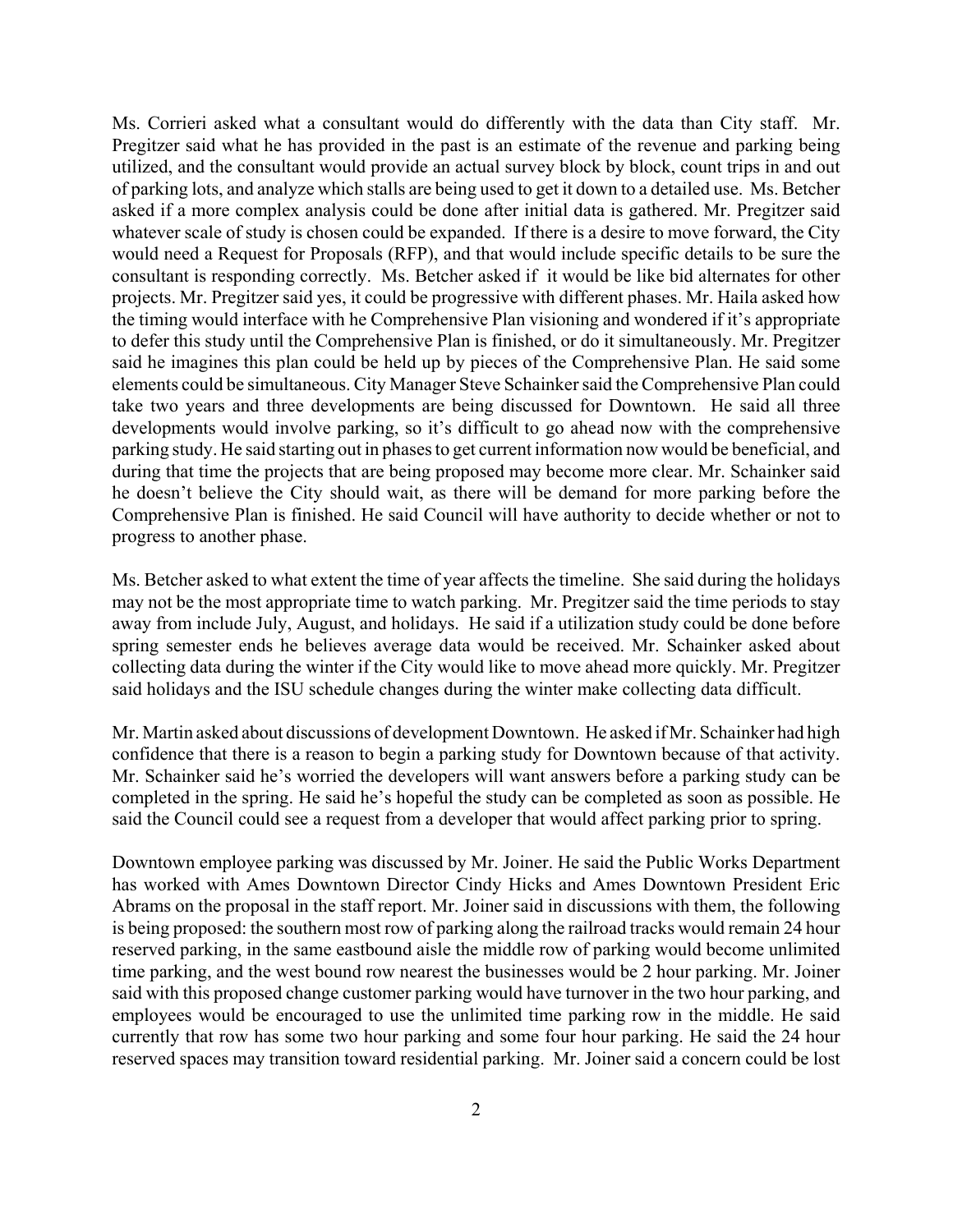revenue. He said they are not sure to what extent employees would keep the reserved spots so it is being proposed to see how this works for a year and how it affects revenue. It was discussed that hang tags could be instituted for a fee. He said in visiting with Mr. Abrams, a great number of businesses approve this approach. Ms. Beatty-Hansen asked about the hang tag approach. Mr. Joiner said after trying one row of unlimited parking for one year, that row could be changed to 2 or 4 hour parking but the hang tag would allow someone to park in a limited time parking space for an unlimited amount of time.

Council Member Betcher said there is no guarantee that employees would get the unlimited time spaces. Ms. Beatty-Hansen said the hang tags would limit that. Mr. Haila asked about no parking between 4 and 6 a.m. Mr. Joiner said that would be maintained, except in the 24 hour reserved parking. Mr. Martin asked if any signs would be needed about the hang tags. Mr. Pregitzer said the hang tags would be benefitting the parking staff. Mr. Martin asked if employers could purchase hang tags for employees. Mr. Pregitzer said as long as a current tag is displayed it would work. Ms. Betcher asked if there is a way to accommodate the parking needs of handicapped employees. Mr. Pregitzer said a wheelchair reserved space is possible, and that reasonable designations can be made by request. He encouraged Council to direct any special requests to the Public Works Department for assistance.

Mr. Joiner reviewed the meter locations and rates for 2017/18 and 2018/19 and projected revenues for each. Mr. Nelson asked about meters on Main Street. Mr. Joiner said 24.2% of Downtown meters are on Main Street. Mayor Haila asked about the last time rates were increase, and why rates were increased. Mr. Joiner said rates were last raised in 1994. He said parking lots are in need of maintenance and repairs, so staff looked at the cost of those repairs and maintenance, the parking system equipment needed, and the revenues required. Then appropriate increases took effect. Ms. Corrieri asked if Mr. Pregitzer has looked at the revenue since the rate increases went into effect. He said first quarter revenue was forecasted at \$130,000 and revenues were \$79,000. He noted the highest collection months are in the spring (March-May). He said the utilization numbers didn't try to assume how the population would shift because of the rate increases.

Mr. Gartin said he has fielded a lot of questions regarding the process and the outreach to affected businesses. Mr. Pregitzer said three to four months in advance of the increase staff worked with the Public Relations Officer to include rate increase information in communication regarding the Park Mobile system and new payment options, as well as inform the general public about the rate change and the reasons for the change. Mr. Gartin asked if there was specific outreach involving Downtown through Cindy Hicks or if mailers were sent to businesses and property owners. Mr. Pregitzer said not about the rate increase to cover infrastructure, but many discussions were had about the employee hang tag system. Mr. Gartin asked how Council should respond to comments that the City didn't reach out to the business community. Mr. Joiner said they worked mainly through the Chamber and Ames Downtown. He said there was a City Council workshop in May 2017 for general direction, and in November 2017 with specifics on rate needs. Mr. Joiner said Mark Miller at Iowa State University (ISU) was involved during discussions on how to drive parking to the intermodal facility. Mr. Gartin said he feels a constant tension when engaging with Ames Downtown and Campustown, and wonders if the City should reach out directly to businesses and residents or rely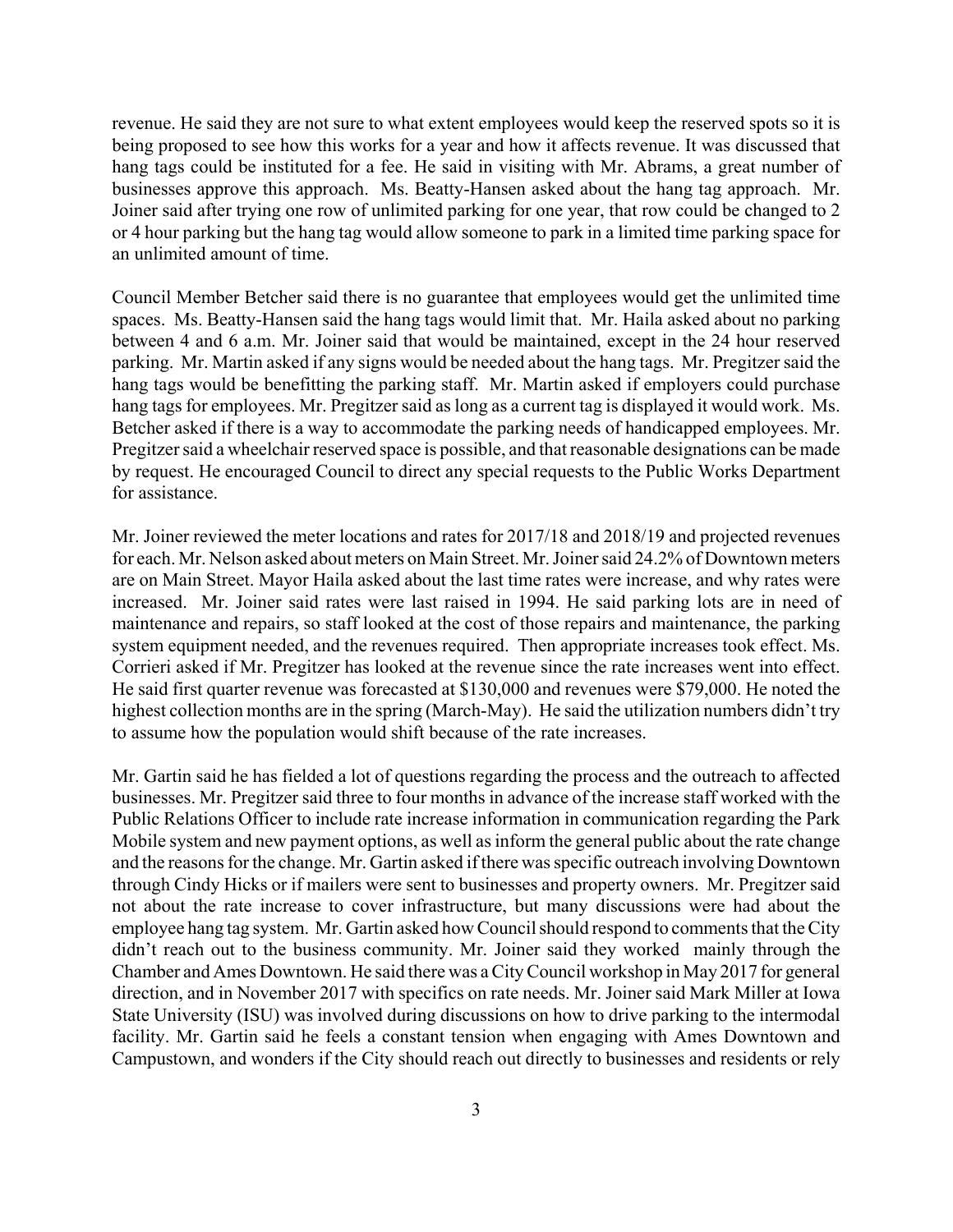on Campustown Action Association and Ames Downtown when it's inevitable that some businesses get upset the City didn't reach out. He said he's concerned about the degree to which the City relies on those organizations when policy changes are happening and asked at what point the City should do its own outreach. Mr. Martin asked about the percentage of uptake for the Park Mobile app during the first quarter of use. Mr. Pregitzer said he can get that information. Ms. Betcher asked what percentage of revenue collected will go toward Downtown enforcement or projects. Mr. Pregitzer showed the budget document, and showed the revenues broken out and expenses broken out by category. He said revenues from meter rates and rental rates go into a pool and that pool is divided by needs. He said in the Capital Improvements Plan (CIP) process Council will see a new program called Parking System Improvements. Mr. Schainker said revenue from one district doesn't stay in the district. Ms. Beatty-Hansen asked about the transfer to the parking capital reserve. Mr. Pregitzer said that is the new line item, Parking System Improvements. Ms. Corrieri asked to see the chart including the value and cost of maintaining the specific parking lots. The chart was shown. Mr. Pregitzer said there is about \$8 million of parking lot infrastructure to maintain.

Mayor Haila asked if the City does not generate funds from parking, if that amount would need to be taken from the general fund, and taxes be increased. Mr. Schainker concurred.

Mayor Haila opened public input.

Eric Abrams, 3016 Stockbury Street, Ames, said the reason for the proposal including unlimited parking is partly because employees are parking in those spaces anyway. He said it is unfair to make them pay for a parking tag, or borrow a tag. He said if they go to that system, he would buy them for his employees and it would cost about \$700 per month. He asked that Council keep the four hour parking in place. Mr. Abrams said Ames Downtown has put together a task force. He read a statement from the task force thanking the City for its work Downtown. The members are gaining understanding so they can work as ambassadors to answer parking questions from other businesses. He said the task force is requesting a meeting with City staff to understand rates, look at finances related to meters, share data and experiences regarding rates, and explore rate options. Mr. Martin asked if he could email that statement to the Council members. Mr. Abrams said he would like to have a formal meeting with the Public Works Department to discuss options. Mr. Gartin asked how he would characterize his constituency's assessment of the City's effort to solicit input. Mr. Abrams said he believes it was missed and he and Ms. Hicks don't believe they were communicated with directly. He can't remember a formal letter or invitation to discuss rates before they were increased. He said the discussion desired would include pros and cons of the rates as they relate to downtown businesses. Mr. Gartin asked if there is consensus among businesses regarding the adverse effects of the rate increase. Mr. Gartin said Council wants to avoid making decisions based on anecdotal information, and business owners are not all saying business is down. Mr. Abrams said this is where the task force can help, as they can help compile data to help in understanding. He said the task force wants to help the City produce any information needed. Ms. Betcher asked about unlimited spaces for employees and wondered if it's legitimate. Mr. Abrams said full-time staff shows up between 7:30 and 9:00 a.m. He said he doesn't know if it would create a problem. If everything was four hour, that may be a problem. Ms. Betcher said the big concern is from the hospitality industry when the employees are arriving late.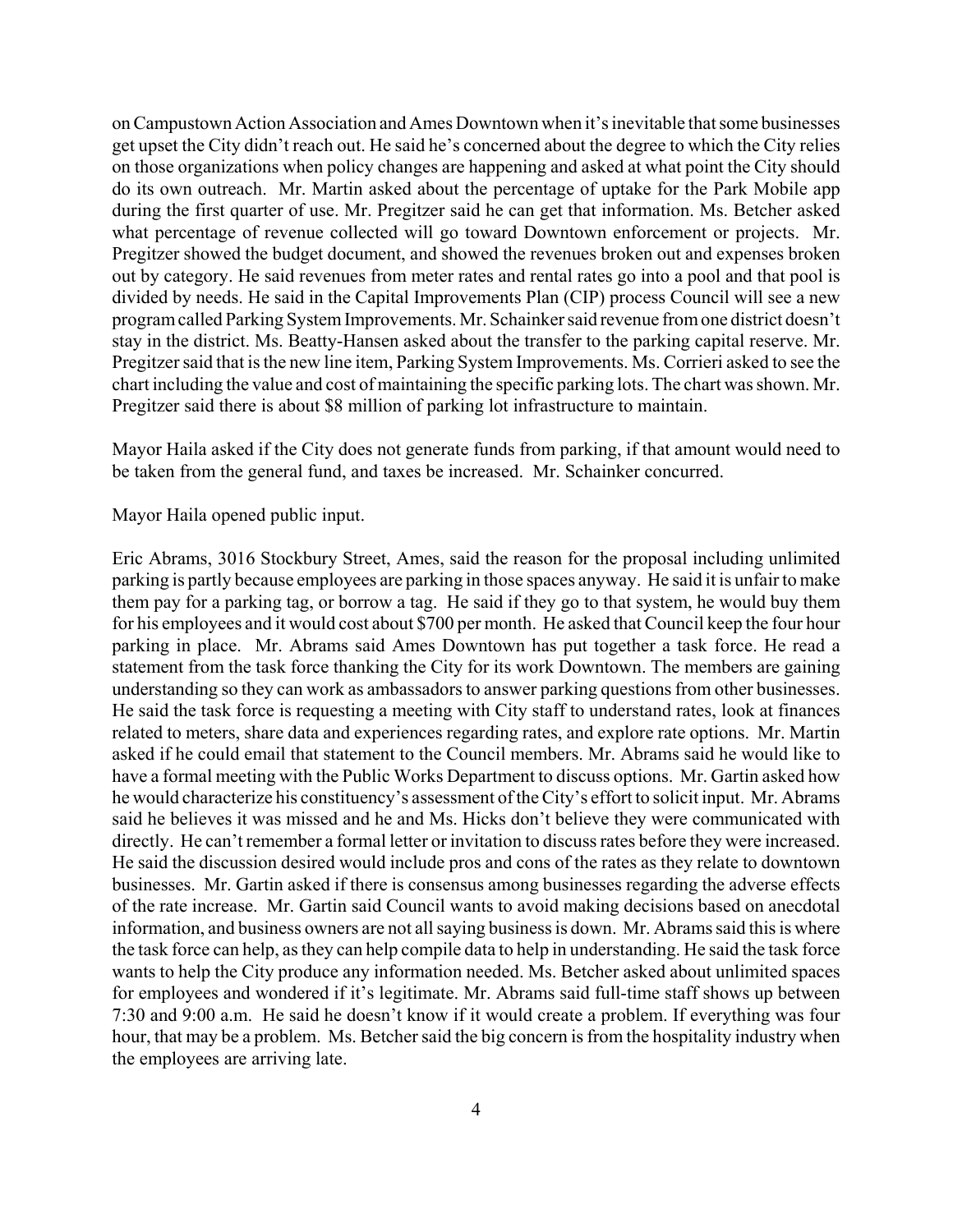Cindy Hicks, 304 Main Street, Ames, said she met with City staff in August, and then spoke with 107 business owners by survey or in person, of which 97 are in favor of unlimited parking. She said when she arrives at work at 8:00 a.m. the two-hour parking side is empty, and the four-hour side is filling up fast by employees. She said she doesn't feel like Downtown business owners are being targeted, but she can understand how another Downtown employee feels like that. She said business owners and employees are very supportive of unlimited parking. By 5:00 p.m. some employees are moving on, and the employees working at night are arriving, so she said she feels this would work. Ms. Hicks said she knows many Downtown employees with multiple tickets they can't afford to pay. She said she has gotten three tickets in the last week. Mr. Haila asked for her thoughts on a parking study. She said in May she was contacted by the City and asked if she could disburse information on rates going up, which she tried to do. She said at the same time they were having discussions on parking rates and then in June Ames Downtown came to request a parking study. She said data is needed to back up the concerns. She said the number of employees is double what it was in 2009 in the Downtown area. She said they would like information on parking for the future as well as current needs. Mr. Haila asked if there's an assumption that a parking structure would be free, or if it would be paid for by the ones parking. Ms. Hicks said she is unsure. She said a ramp might not be needed if there is a parking management problem. Ms. Beatty-Hansen asked about the unlimited parking survey and if that was the only option presented. Ms. Hicks concurred.

Gary Youngberg, 220 Main Street, Ames, said his role as a business owner is to make customers happy. He said statistics can be misleading. He said they are hearing hundreds of complaints by customers regarding parking rates. He said he speaks for many business owners Downtown. Mr. Youngberg said customers are putting a quarter in, and hurrying back to their cars instead of visiting multiple businesses. He feels the rate increase is affecting businesses negatively.

Terry Stark, 230 Main Street, Ames, said he pays for unlimited parking. He is not in favor of hang tags as he believes it would be a logistical nightmare. Mr. Gartin asked Mr. Stark if the City made a mistake by increasing rates. Mr. Stark said it was a very significant increase, enough that it brought people together for a discussion. He said there is software available that permits a one-time warning with a note including details of where free parking is located.

Mr. Youngberg said a more moderate increase would have been much more acceptable.

Daniel Forrester, 225 Main Street, Ames, said he has been getting emails from the District, but suggested a brief update about what City Council is doing that is physically delivered. Mr. Forrester said no parking between 4 and 6 a.m. encourages people to drink and drive to avoid getting a ticket. He said he is unsure if parking policy follows commerce or commerce follows parking policy. He said the cost of a parking study could go toward a parking ramp instead. Mr. Haila asked if he is against the 4 and 6 a.m. parking time. He concurred, saying even though the ticket wouldn't be significant, he said it feels significant. Ms. Beatty-Hansen said it's her opinion that transportation habits will be affected by the availability of parking. She said to change the culture it's a matter of education and changes to the parking system. Mr. Forrester said the fee to park is penalizing people for parking downtown.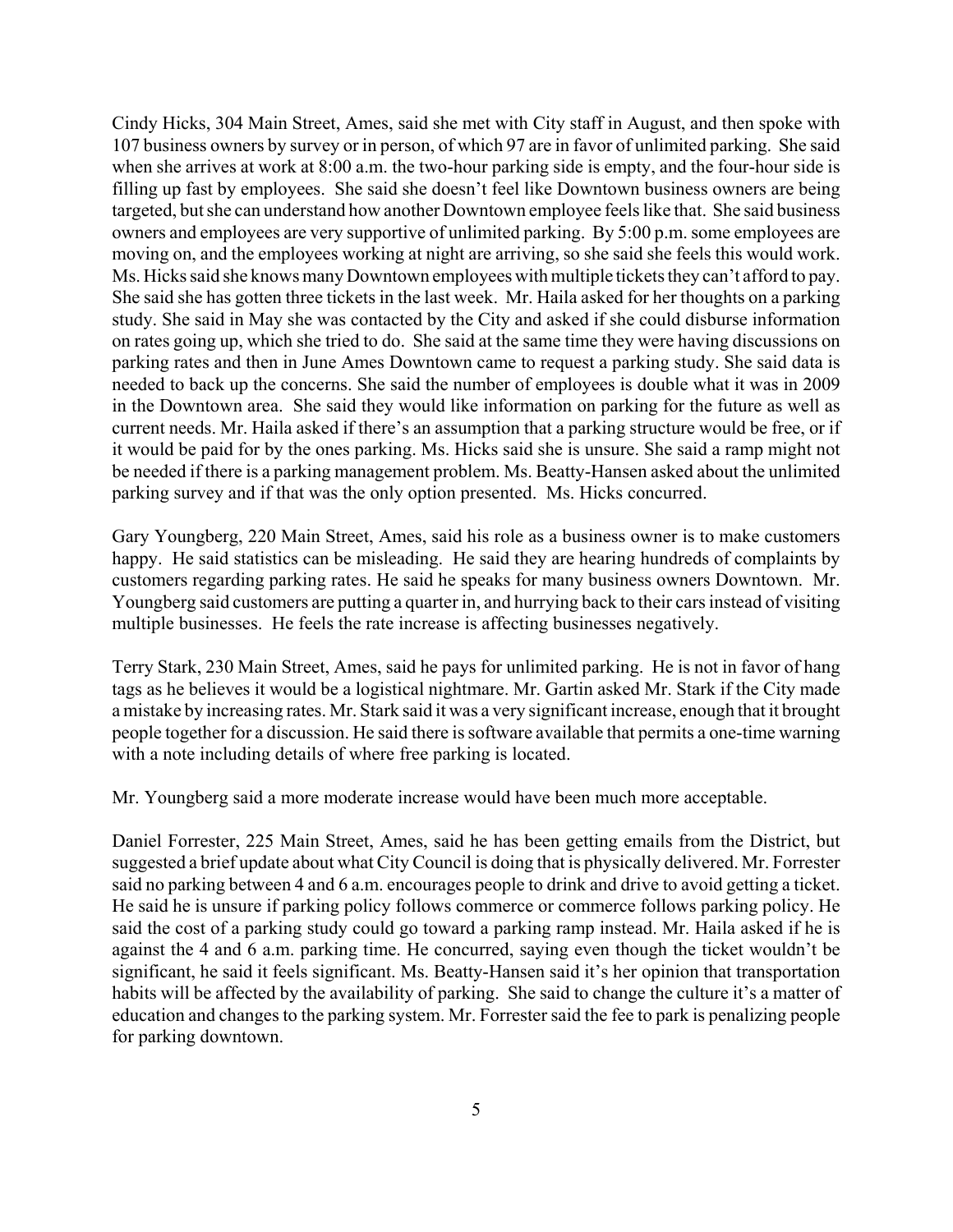Mayor Haila closed public input.

Mr. Gartin said he is having trouble understanding the relationship between the task force and Ames Downtown. Mr. Abrams said it was created by Ames Downtown.

Moved by Beatty-Hansen, seconded by Gartin, to request staff bring back options for a simple to moderate parking study of the Downtown area.

Ms. Betcher asked if this would include the four to five week option. Ms. Corrieri said she would be interested in a hybrid of the two options. Mr. Nelson said he is leaning more toward the moderate end so enough information can be gleaned.

Vote on Motion: 6-0. Motion declared carried unanimously.

Mr. Martin asked if anyone knows what the cost is to retrofit meters to accept credit cards. Mr. Pregitzer said some companies provide the hardware for free. Mr. Martin said the rates seem reasonable to him but that is a lot of quarters. He said many people have credit cards. Mr. Nelson said he remembers the credit card retrofit being very expensive. Mr. Pregitzer said the cost from the current company was very high but he said there are many options. Ms. Betcher asked if it would be more expensive to retrofit meters or remove the meters and replace them with pay stations. Mayor Haila suggested giving staff direction. Mr. Martin said his concern is making it more convenient to pay the current rates.

Moved by Martin, seconded by Betcher, to request staff bring back information on how to make paying the current rates more convenient.

Mayor Haila said Park Mobile was introduced because that is what ISU is using and it would create uniformity. Mr. Martin said for out of town visitors this is a real issue. Ms. Corrieri said ISU offers pay stations that take credit cards.

Vote on Motion: 6-0. Motion declared carried unanimously.

Moved by Gartin, seconded by Betcher, to direct staff to meet with the task force members to hear the concerns and proposals they have.

Mr. Gartin said good government depends on communication to its constituency. He said the task force needs to be heard. Mr. Nelson said he doesn't want the task force to spend too much time on solutions in light of a parking study coming up. Ms. Beatty-Hansen said it's Council's job to hear the businesses. Mr. Martin concurred. Mr. Gartin said Council asks staff to reach out and meet with groups frequently and he'd rather the first phase be meeting with staff. Mr. Pregitzer said staff is very conscientious of not driving policy but an information meeting where staff could answer questions is fine. Mayor Haila asked if a meeting with staff to answer questions but not to discuss meter rates would be effective. Mr. Abrams said the objective is to see if other rates are possible. Mr. Gartin said goals of the task force include exchanging information and sharing experiences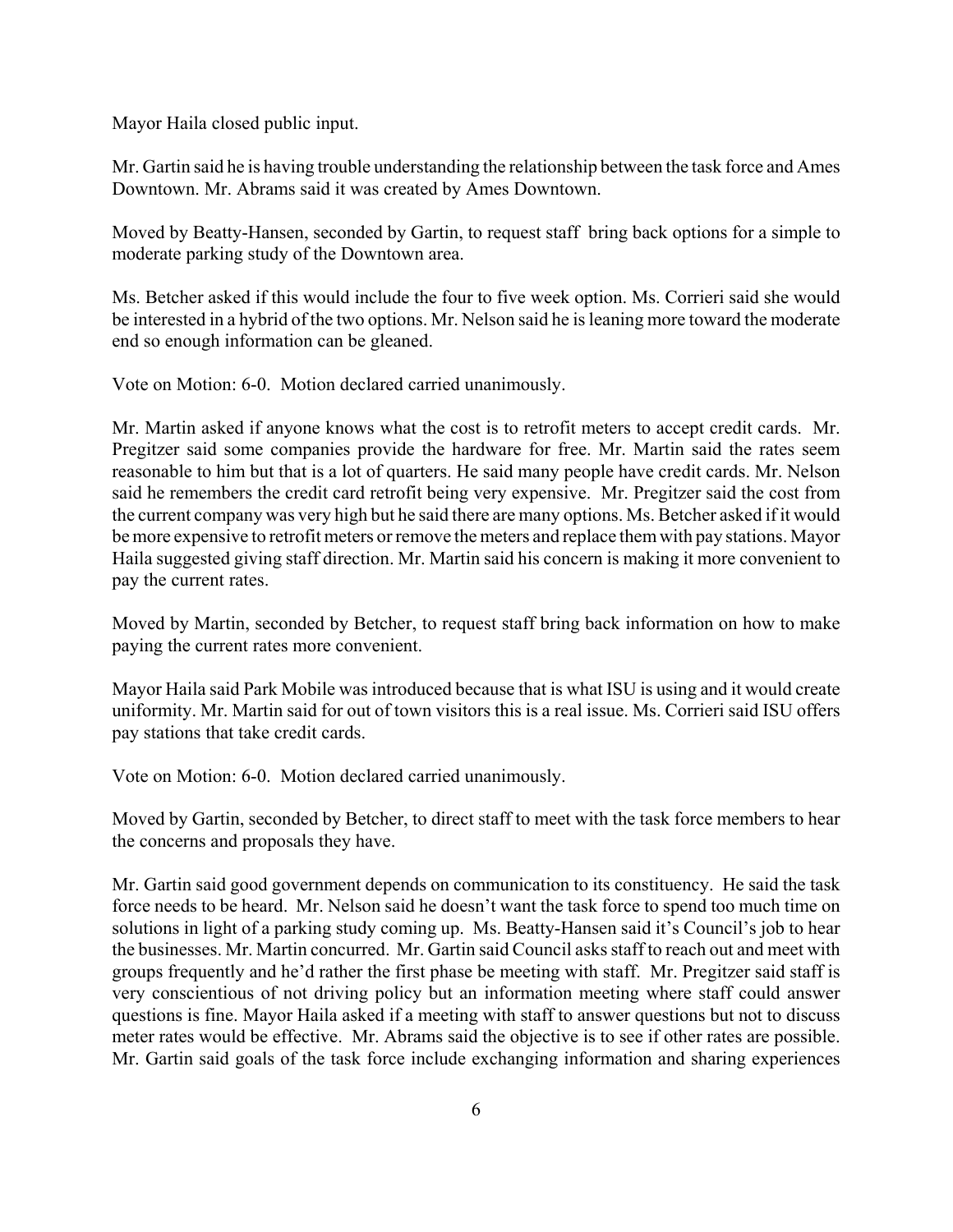which are things that staff does on a regular basis.

Mr. Youngberg said his feeling was that the task force could bring this up to the City Council and ask that the rate change be reconsidered. He said he doesn't want to waste staff's time but knows staff makes recommendations to Council. Mr. Schainker said staff can meet to dialogue and clarify numbers. He said the reason the cost is going up is because of the policy in place and to cover operations and capital improvements. Mr. Schainker said if Council wants to keep the same policy, that revenue needs generated. He said staff can meet with the task force to explain the numbers. He said he's not sure how much flexibility there is in rates unless Council is willing to accept less revenue.

Motion withdrawn.

Mr. Gartin invited the task force to share thoughts directly with Council. Ms. Betcher asked about the employees and business owners with tickets in the hundreds of dollars range and wondered if that can be addressed in the short term. Ms. Betcher said she gets the impression that Council doesn't want to change the time limits on parking spaces since a parking study is coming but it doesn't address the short term issue. She said she's not sure what Council should do but something should be done. Mr. Schainker said meter rates and the request for employee parking are two different issues. Mr. Schainker said if the City switches from reserved spaces to unlimited for a year and finds there was lost revenue a hang tag system could be implemented, or if the reserved spaces are maintained there may not be any lost revenue. Mr. Haila said a motion could be made.

Moved by Betcher, seconded by Gartin, to bring the Downtown employee parking needs issue back to a Council agenda in the short term.

It was discussed that both options would be brought back as well as a free hang tag option for employees.

Vote on Motion: 6-0. Motion declared carried unanimously.

Mr. Gartin said he believes the door has been opened to hear from the task force. He said the task force has now heard Council's concerns on policy restraints and he would like to see a formal proposal from the task force. Mr. Martin said staff is always available for questions.

**NEIGHBORHOOD SUMMIT:** Neighborhood Liaison Julie Gould provided an overview of the purpose and benefits of neighborhood associations. She said there are 25 neighborhood associations and 20 of the associations are currently active. Ms. Gould said Emanon Neighborhood Association (NA) will be celebrating 90 years as an association. Ms. Gould said her position is to maintain communication with neighborhoods. She told the Council that Strong Neighborhoods is the City's neighborhood program that began about ten years ago.

Ms. Gould discussed several programs supporting neighborhoods such as the Neighborhood Improvement Grant, Newsletter Grant, Neighborhood Sculpture, Street N' Greet Block Party Trailer,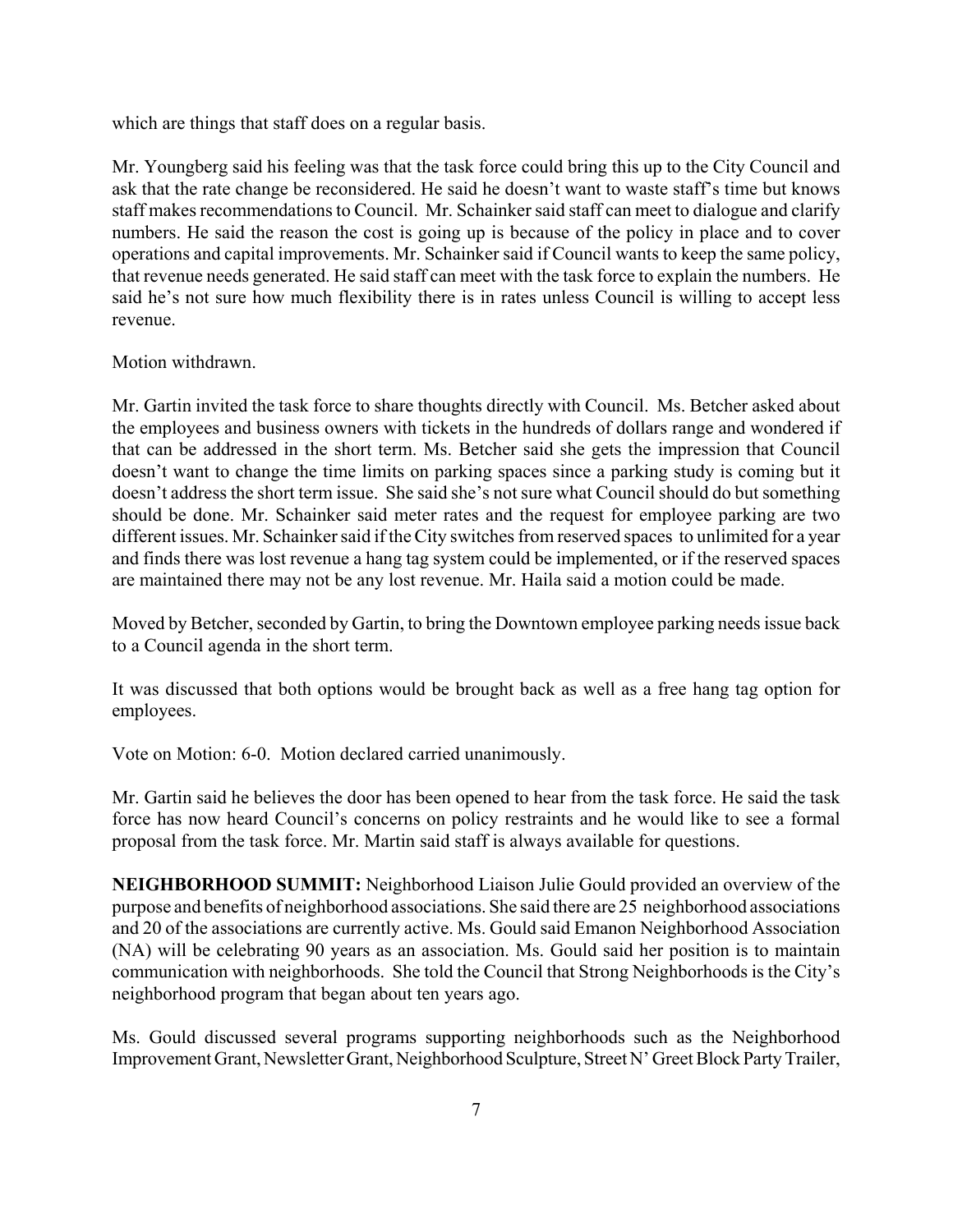Neighborhood Walks, Street Painting, Chalk the Walks, and Curb Replacement. She said Neighborhood News is a newsletter that goes out quarterly.

Ms. Gould said there is room for improvement such as updating the website with a new look to include neighborhood association benefits, requirements, information, and events. Community engagement events such as seminars and scheduled roundtables is also an option.

Ms. Gould told the Council that Roosevelt NA grew out of Friends of Roosevelt. Emanon and Roosevelt have worked together. Ms. Beatty-Hansen asked where the name Emanon came from. Ms. Gould said it is "no name" backwards. She said the Roosevelt NA boundary includes the Emanon NA.

Ms. Beatty-Hansen asked if the neighborhood newsletter grant is the only benefit given only to officially established associations. Ms. Gould concurred, and said other neighborhoods are welcome to participate in other neighborhood activities and benefits.

Ms. Betcher asked about the neighborhood walks. She said interest has been expressed from Old Town NA about having a sidewalk walk to find sidewalk issues. She said these neighborhood walks could take on other purposes such as infrastructure walks or safety walks. Ms. Gould said the Inis Grove NA had Elizabeth Wentzel of the Roosevelt NA walk through their neighborhood with them using walkability guidelines, so there is opportunity to create other types of walks.

Mr. Diekmann said neighborhood association representatives would like to share project information and updates.

Joel Barbour, 318 Hickory Drive, Ames, Old Edwards Neighborhood Association, said Edwards School was opened in the 1950's until 2015. He said when the school district planned to close the school, the neighborhood became interested in what the school could become. Mr. Barbour said the neighbors rallied around keeping the area as a park. The neighborhood was able to raise money to offset some of the cost of creating the park. He told the Council the school district is currently finalizing some things before transferring the property to the City of Ames. Mr. Barbour thanked the Ames Community School District (ACSD) and the City of Ames for putting in the extra time and effort to make this a city park. He said many emails, phone calls, and meetings happened to make this a reality, as well as many donations. Mr. Haila asked what they do to keep the neighborhood cohesive. Mr. Barbour said they have an annual picnic and rally around causes. He said they are driven by issues that come up, but look forward to being an association after the park is finished. Members communicate through email, door to door interaction, and phone calls. He said at the annual get together the members update the email list. Council Member Gartin asked about a sense of connectedness among neighbors. Mr. Barbour said he knows everyone in his neighborhood, which brings them together. Mr. Gartin said more connections in a neighborhood result in more safety. Mr. Barbour said they have partnered with other associations to discuss safety issues.

Peter Hallock, 114 8<sup>th</sup> Street, Ames, Old Town Neighborhood Association, said they have received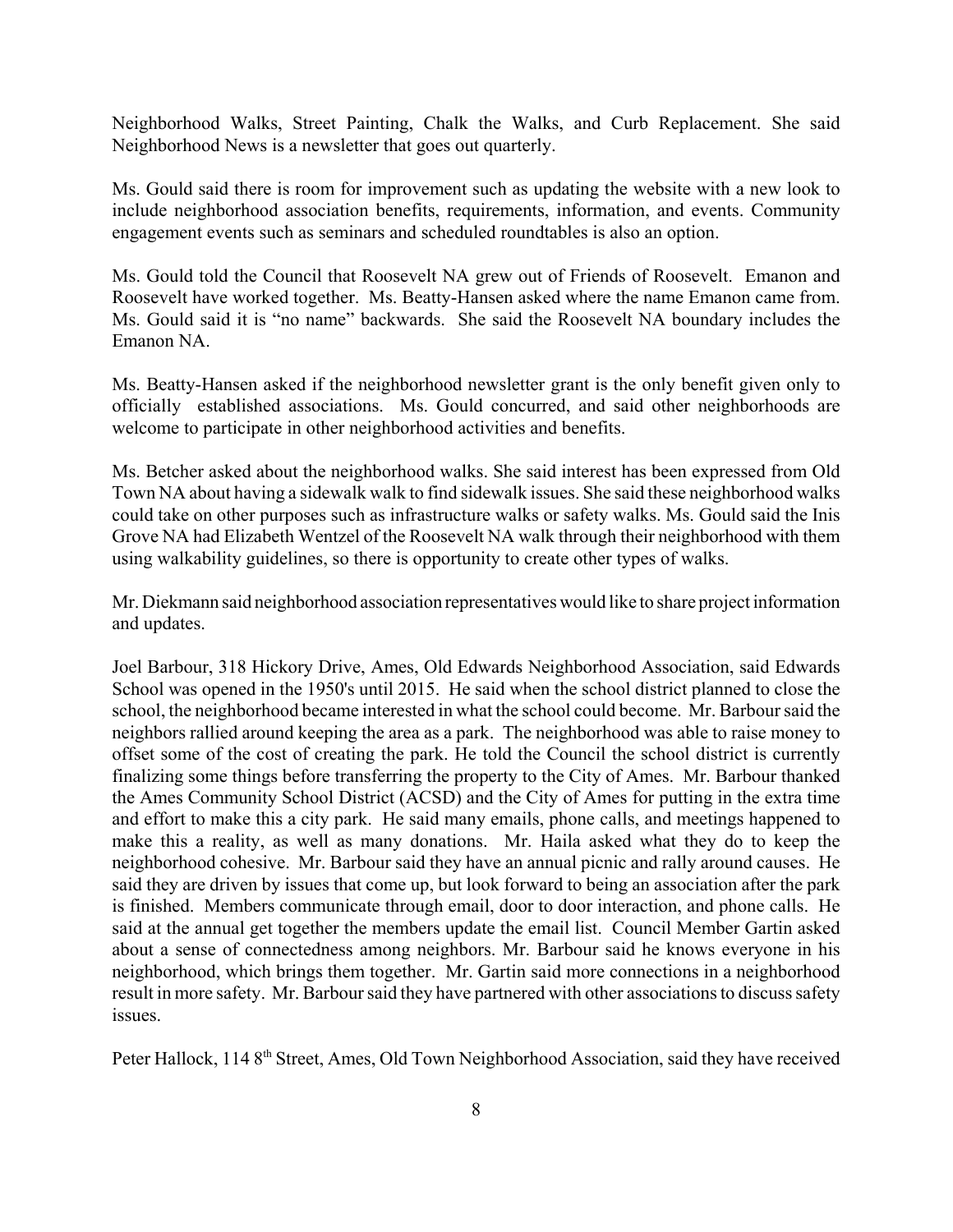many Neighborhood Improvement Grants. At the base of each street sign and at the base of the welcome signs to the historic district there are limestone rimmed gardens that were installed in 2005. He said in the first 11 years the maintaining persons provided flowers and in the last few years they have partnered with Parks and Recreation to receive annuals from Holub Garden and Greenhouses as a part of the Adopt a Garden program. He said other projects they have done include planting trees and working closely with Parks and Recreation to redevelop Old Town Park. He said on the west end there were many trees lost, so they are looking to find a shade structure such as a semishelter. He said Old Town NA has utilized the neighborhood newsletter grant. Mr. Hallock said Old Town NA does include neighbors east of Duff Avenue, and new boundaries were sent to the City but have not yet been acknowledged.

Jim Popken, 921 9<sup>th</sup> Street, Ames, said he gets frustrated about neighborhood associations being confused as Home Owner's Associations. Mr. Popken encouraged the City not to be too restrictive on what a neighborhood association is. He said many of the associations began with an issue, and then the associations continue. He appreciates the communication that is shared to associations.

Tam Lorenz, 311 S. Maple Avenue, Ames, said she agrees that the City should not be too restrictive with requirements for neighborhood associations. She said Oak to Riverside NA has had an annual picnic for over 20 years. She said members of City Council and members of the Police Department have attended. Ms. Lorenz said the love of the neighborhood and desire for quality of life drives the association. She recognized the coordinators of their association, and appreciated their dedication and work.

Joanne Pfeiffer, 3318 Morningside Street, Ames, told the Council that they have had a voice in many issues lately including the rental cap discussion and Franklin Park improvements where they have requested safety, lighting, and a tree memorial. She said the annual picnics have been beneficial, and she thanked Mr. Martin and Mayor Haila for attending. She said information is sent to over 150 people by email. Ms. Pfeiffer expressed her dreams for the neighborhood including incentives for landlords to sell homes for affordable housing, encouraging the arts in the neighborhood, paths and shelter at Franklin Park, and encouraging attractiveness in the neighborhood. She said they need to work on realistic bylaws.

Dylis Morris, 535 Forest Glen Street, Ames, said the entrance to Emma McCarthy Lee Park was improved by the Oak-Wood-Forest association, and a foot path and gardens were added. She said they have an annual potluck. She said she would like the deer problem addressed because of the issue of lyme disease.

Fred Bradner, 1111 Stafford Avenue, Ames, Sunrise Addition NA, said they have an annual block party. He said members have been part of an ongoing conversation with the Hospital-Medical group and it has been very productive as understanding and trust have been developed. He said it's important to encourage associations. He said as it's relevant to the earlier parking discussion, he works for ISU and he has to pay for parking every year.

Sandra McJimsey, 2236 Storm Street, Ames, South Campus Area Neighborhood Association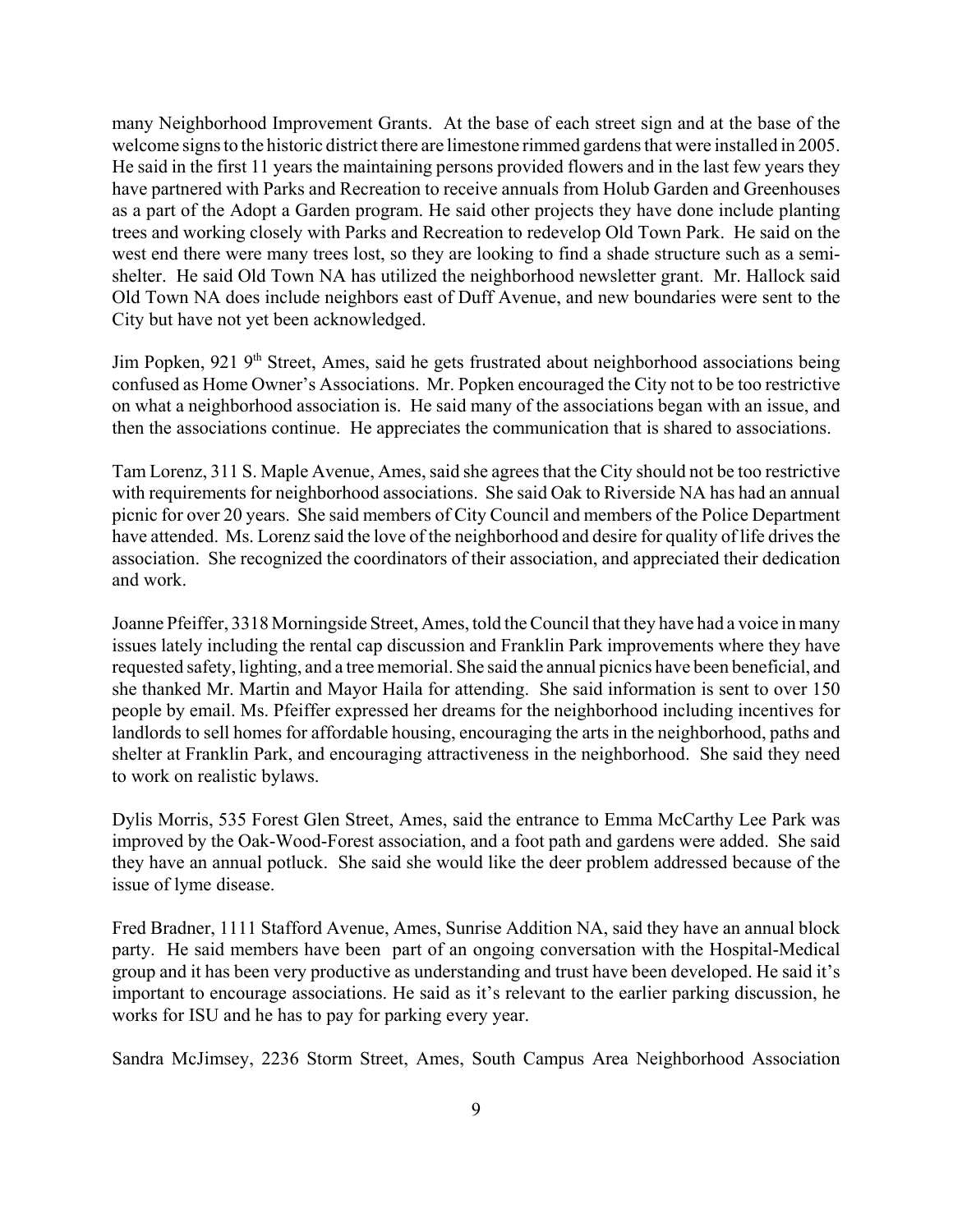(SCAN), thanked the Council for the progress on the rental cap issue and parking. She said she would like to see the neighborhood association website updated and the way neighborhoods communicate enhanced. She said she is in support of the neighborhood grant program, as it gives wonderful opportunities to build community. She said her project ideas for grants that she would like to discuss with her neighborhood are renting a trash container and chipper to invite residents to fill up the container and use the chipper as a yard clean up day and filling a "welcome bucket" with cleaning ingredients and recipes for cleaning solutions for new neighbors.

Mayor Haila closed public input.

Mr. Martin asked if there are any policies complicating the borders of associations. Ms. Gould said the lack of policy can be a problem for neighborhoods. She said the SCAN NA boundary she has does not match SCAN's map. The Old Town NA boundary was discussed. Ms. Gould said strict or numerous policies are not needed, but something would be helpful. It was noted that bylaws are not required, and associations can operate how they desire. Ms. Betcher asked about Old Town NA's request to change boundaries in 2007. Discussion ensued. Mr. Diekmann said a process to petition boundary changes is needed. Mr. Gartin asked if there is direction that could help staff. It was discussed that options could be brought to Council at a future meeting.

Moved by Nelson, seconded by Betcher, for staff to begin working with neighborhood associations to identify future improvements.

Vote on Motion: 6-0. Motion declared carried unanimously.

Mr. Gartin said neighborhood associations are highly valued. He said by looking at the map there are several areas without any associations. He asked, given the benefits of safety and connectedness, if there are any benefits in reaching out to neighborhoods to see if there is interest in forming an association. He asked from staff's standpoint if there is anything that can be done to encourage neighborhoods, and said that sometimes people just need to be asked. The Southdale area was discussed, and it was noted it is no longer an "active" association, but the neighborhood is very active. Mr. Diekmann said all programs are available to every neighborhood regardless of its association status except the newsletter grant. Mr. Diekmann said there is currently minimal promotion of this program, but staff could look at ways to bring up benefits.

Mr. Gartin said residents near Emma McCarthy Lee Park have worked with the Parks and Recreation department and other neighborhoods may benefit from that connection.

The Council recessed at 8:34 p.m. and reconvened at 8:45 p.m.

**AMES COMPREHENSIVE PLAN:** Mr. Diekmann introduced the Comprehensive Plan process the Council is preparing for. He said the recommendation is to approve the contract with RDG Planning & Design (RDG) of Des Moines, Iowa. He said representatives of RDG are in attendance to walk through the proposal and the scope of work to be done in Ames. Mr. Diekmann said the overall timeline of the process is 18 months. Mr. Diekmann introduced Project Manager Cory Scott and Principal Planner Marty Shukert with RDG. Mr. Shukert told the Council that RDG has done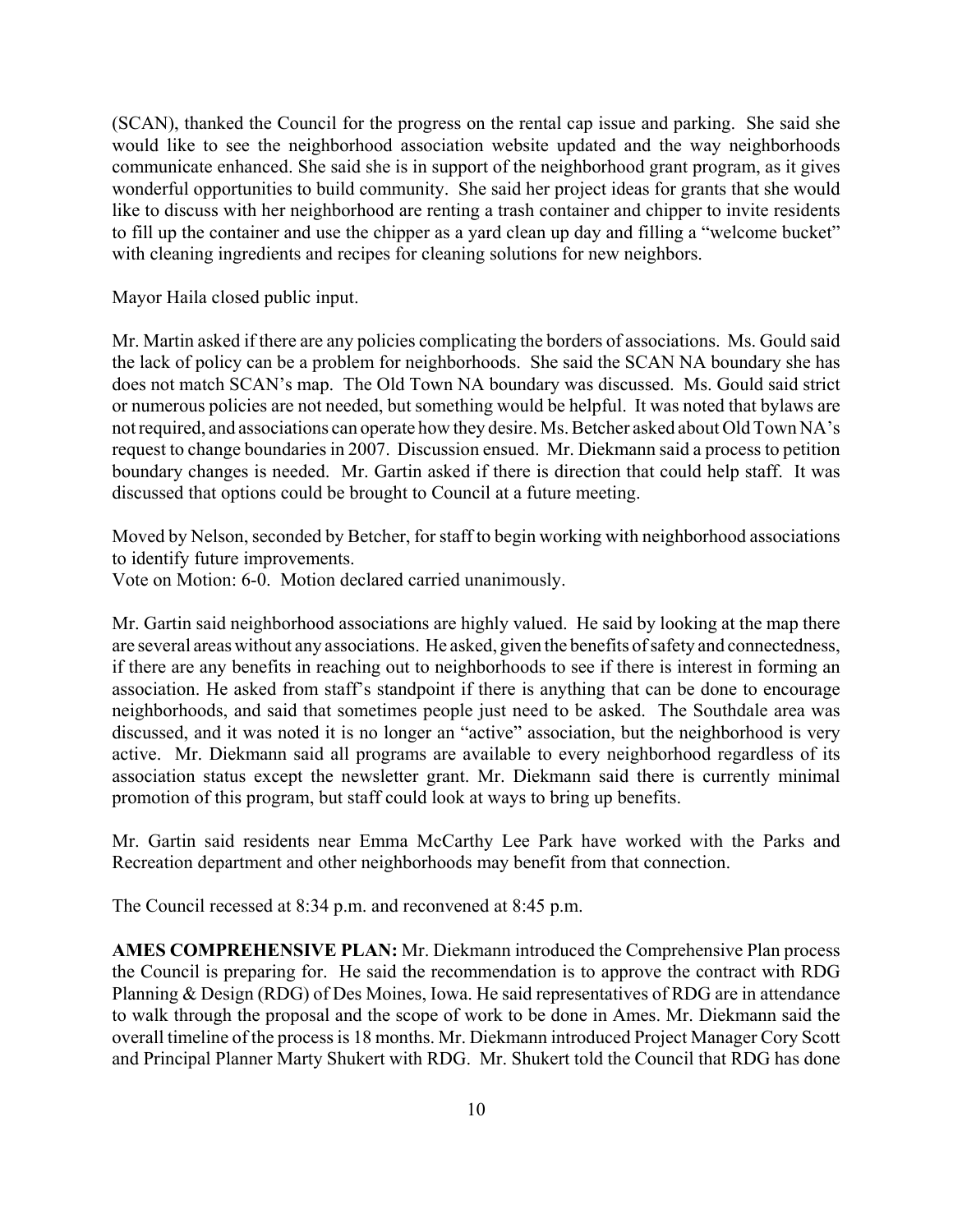a lot of work in Ames, and they look forward to this project. Mr. Shukert said they are pleased to have a great multi-disciplinary team on the project.

Mr. Shukert reviewed the relevant experience of RDG. He said the process and the outreach are very important. Mr. Scott said first there will be an analysis from a qualitative and quantitative perspective and then they will be working out patterns to create a vision and working out the approaches to the different scenarios. Then graphics, illustrations, and policies will be pulled together and put into a document. He said the schedule is set at around 18 months or perhaps a bit more. Community engagement is an ongoing part of the timeline. He said awareness campaigns will create momentum and excitement in the beginning followed by about four months of data collection and looking at patterns. Mr. Scott said around March the Council will help determine how to approach the different scenarios and before the summer months Council should be looking at a preferred scenario. The six milestones of the project were highlighted as: 1) Principles and Goals Workshop, 2) Input and Data Review/ Scenario Structure, 3)Scenario Evaluation/ Proposed Plan Structure, 4) Review Plan Recommendations, 5) Implementation Workshop, and 6) Approval Hearings.

Mr. Scott said a communication plan will be first, and will help everyone stay on task. RDG will develop a way to brand and market the process, and hopes to involve many people from the beginning. He said stakeholder conversations are very important to define goals and identify opportunities. Mr. Scott discussed student involvement at ISU and Ames High School. Other workshops and surveys will be conducted, as well as any other communications that have proved successful in Ames. Mr. Gartin asked about surveys. Mr. Scott discussed different methods and said the techniques they find most effective are person to person, going out to people at their locations, and being in the environment. He said online tools are helpful, but they have a real sense that personal contact is best and would err on the side of overdoing personal contact. Mr. Shukert said they are advocates of the charette process. Mr. Shukert discussed defining scenarios to explore, and said after that comes design and diagraming, identifying cost and benefit variables, and finally the selection.

Mr. Shukert told the Council in Oklahoma City an efficiency scenario was chosen and Mr. Scott said in Cedar Rapids a hybrid scenario was chosen made up of a combination of three scenarios (traditional, urbanism, conservation).

Mr. Shukert said general concepts have been shared but as the process goes on, specific systems for the preferred scenario will investigate areas of specific importance or special character such as neighborhoods and Downtown. He said the neighborhood presentations identify individual concern and policies that will be applied to those areas.

Mr. Schainker said the City Council will be the policy directors and at times along the way specific direction may need to be given by the Council. Mr. Scott said much of this will be charted out in detail during the first and second meetings. Mr. Gartin said the last plan was done 18 years ago, and asked, given the growth of the community, how long of a horizon this plan will be effective. Mr. Shukert said it's important to have a long time frame but the plan's validity may only be about 10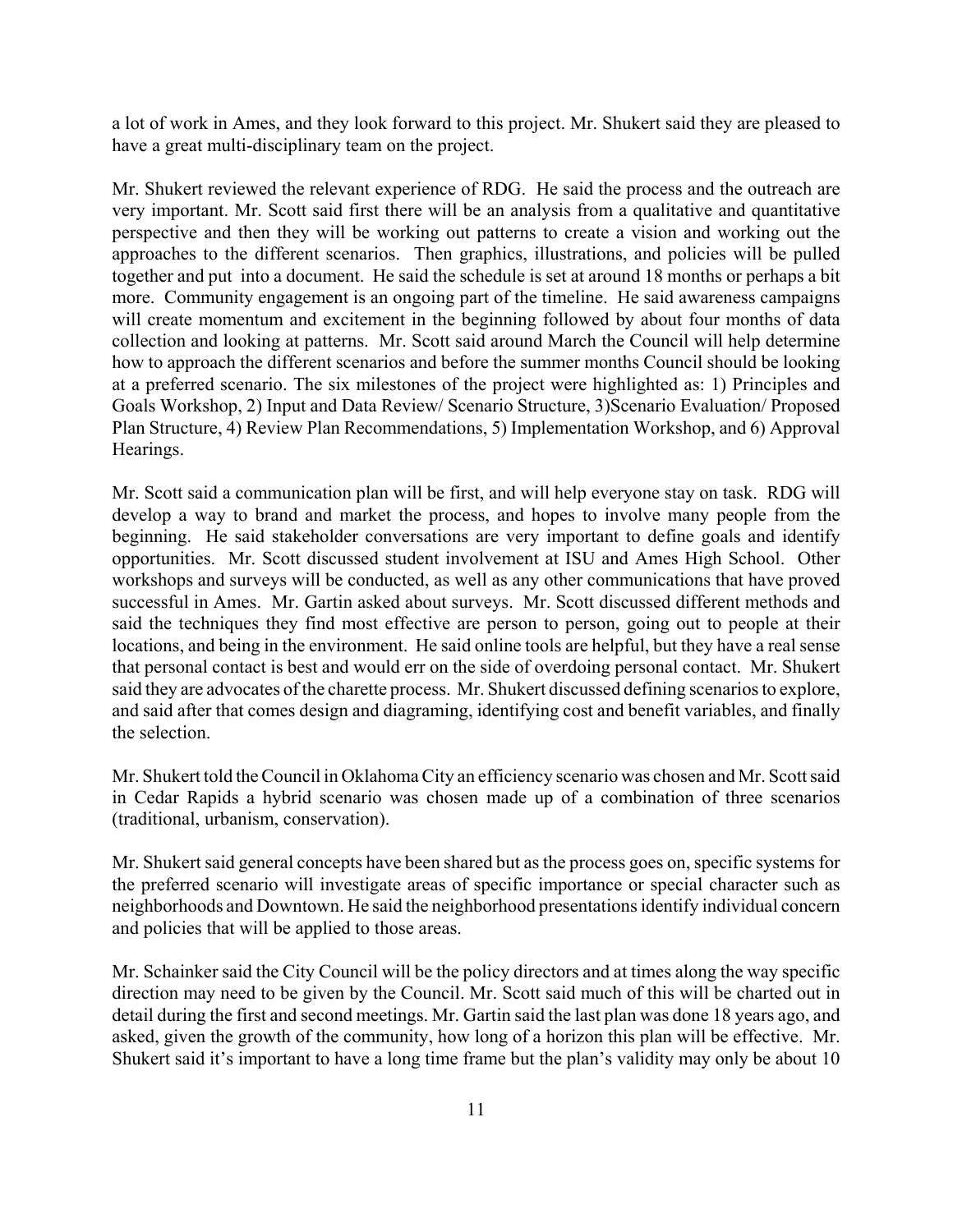years. He said a plan really needs to be updated every ten years and on an annual basis there should be a structured process to evaluate what has happened.

Mayor Haila asked about community engagement, noting this statement in the RDG proposal, "the City considers citizen input essential to developing a community vision." Mayor Haila asked where vision gets developed since the vision should be driving the process, not the differing ideas and perspectives during the planning process. He asked for clarification on the process. Mr. Shukert said it happens fairly organically through elements of the participation process like surveys, stakeholder group meetings, and community meetings. He said inevitably certain patterns and resonances appear over that time on a repetitive basis. He said during the neighborhood conversations, there were common concerns emerging and it would be similar. Mr. Shukert said a really valid part of a scenario process is the articulation of certain and sometimes competing visions of a city. He said all are valid and must be tested visually and developmentally so people can see them and decide which ones are preferred. He said it's difficult to go into a city and ask for a vision of what the city should look like, but when different versions of the future are shown they can be used to elicit a vision of what the community should be. He said some scenarios won't be valid because policy cannot be built around them. Mr. Scott said bigger ideas are recorded first, and as time goes on certain ones are reinforced, and by February or March the vision will start to emerge.

Mr. Haila said spectacular community engagement is needed, or else one particular group could drive the process. Mr. Shukert said it's exciting to see so many active neighborhood groups. He said having the structure and commitment in place allows RDG to go down to that level. He said the plan that emerges needs to come from many stakeholders, not a small group.

Mr. Haila asked about more frequent meetings with City Council. Mr. Shukert said a revision based on what is heard tonight would include an updated schedule and milestones. Mayor Haila said he wasn't yet elected when it was decided there wouldn't be a steering committee, but he realizes the success totally depends on community engagement and the Council dedicating the time it will take for effective communication and management of the process.

Mr. Shukert said many variables go into the design that generates alternatives. Once that vision is established, there is some flexibility. Mr. Haila asked what role ISU, ACSD, and Story County will play in this process. Mr. Scott said early contact would be recommended for the school district. Mr. Scott said it depends what level of partnership the school district wants. He said RDG has many connections with the College of Design and ISU Student Government. Mr. Haila asked about the policy makers like ISU Facilities and Planning and ACSD administration. Discussion ensued. Mr. Shukert said the university connection will be transportation, infrastructure, housing, and more as its impact on the community is enormous. Mr. Schainker asked about a technical committee. Mr. Diekmann said the technical committee will be heavy lifters in this process and will consist of City departments and staff, ISU groups, Story County policy makers, and school districts. Mr. Diekmann said when feedback is given at check-in points, direction can be given to reach out to other groups.

Mayor Haila asked if Exhibit A is included in the contract with RDG. Mr. Diekmann said Exhibit A is the scope of work exhibit in the contract. Mayor Haila said he has further questions regarding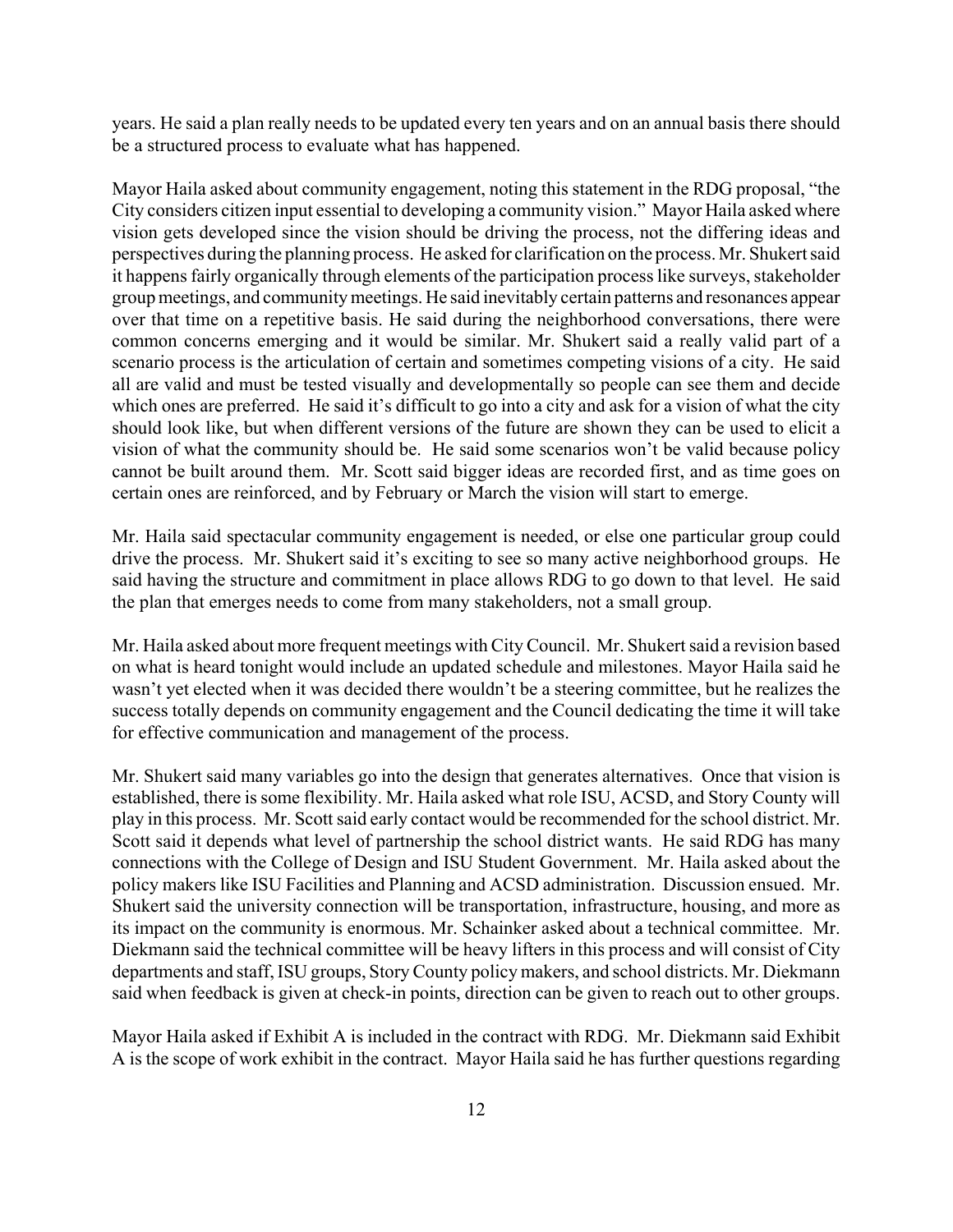some of the details. It was clarified that the neighborhood design studio is included. Mr. Scott said if three meetings turn into four, that kind of adjustment is allowable. Mr. Diekmann said the last page of the contract shows where the time is being prioritized and RDG is committed to the task. Mr. Haila said it's unfair to ask City Council to decide on whether the time frame is reasonable, but rather the scope of work so he wanted to make sure there is clarity. Mr. Shukert said a client has never said they did not receive enough. Mr. Scott said when assumptions were created for the tasks a document was created with details and can be made available.

Mr. Nelson said there are several school districts within the city limits. He asked if the technical committee will reach out to them. Mr. Diekmann said yes, they will all be contacted and asked how they would like to participate. Ms. Betcher asked about ISU Community and Regional Planning students becoming involved. Mr. Diekmann said reaching out to them will happen during the communication step.

Mr. Martin said it sounds like the design process is very open and thoughtful. He said Ames has no real goals or targets regarding climate change at this point. He asked if RDG learns that climate change mitigation is a high priority during the process, if RDG can work with that. Mr. Shukert said that is an issue that would fundamentally have to be dealt with. Mr. Diekmann said not all issues will go into the Comprehensive Plan but there could be follow-up implementation needed for some identified issues.

Erv Klaas, 1405 Grand Avenue, Ames, said some individuals have organized an Ames Climate Action Team. Several members were in attendance. He said it is an independent organization, but plans to partner with other organizations. He said he is familiar with RDG, and said they are competent and reputable. He said the list of topics included in the RFP represents a business as usual approach, which is inadequate and contrary to the climate crisis. Mr. Klaaus said climate change is not an existential problem but a core problem we have to face. He said according to the report released by the Intergovernmental Panel on Climate Change (IPCC) issued eight days ago, the world must drastically reduce green house gases within 12 years or be in serious trouble. Mr. Klaas said he would like to ask the planning team how to reduce the carbon emissions in the City of Ames by 80% in ten years. He said in the least, any Comprehensive Plan must include resilience thinking in all sectors including energy, food, building, land use, and equity for everyone. He said it is a moral imperative to join with cities around the world to mobilize the community to save civilization and life on earth. Mr. Klaas said a draft resolution for consideration will soon be presented to the Council to take action by declaring a state of emergency. He said it is up to City Council to put climate action at the core of any Comprehensive Plan to reduce emissions.

Mayor Haila said the topic at hand is the contract between City of Ames and RDG.

Mary Richards, 3217 West Street, Ames, said she believes that a City Council should in some cases be proactive rather than reactive. She said real leaders don't solely rely on participation, but in situations like the looming climate change, people need convincing that something needs to be done. Ms. Richards urged action and recognition of the scientific evidence.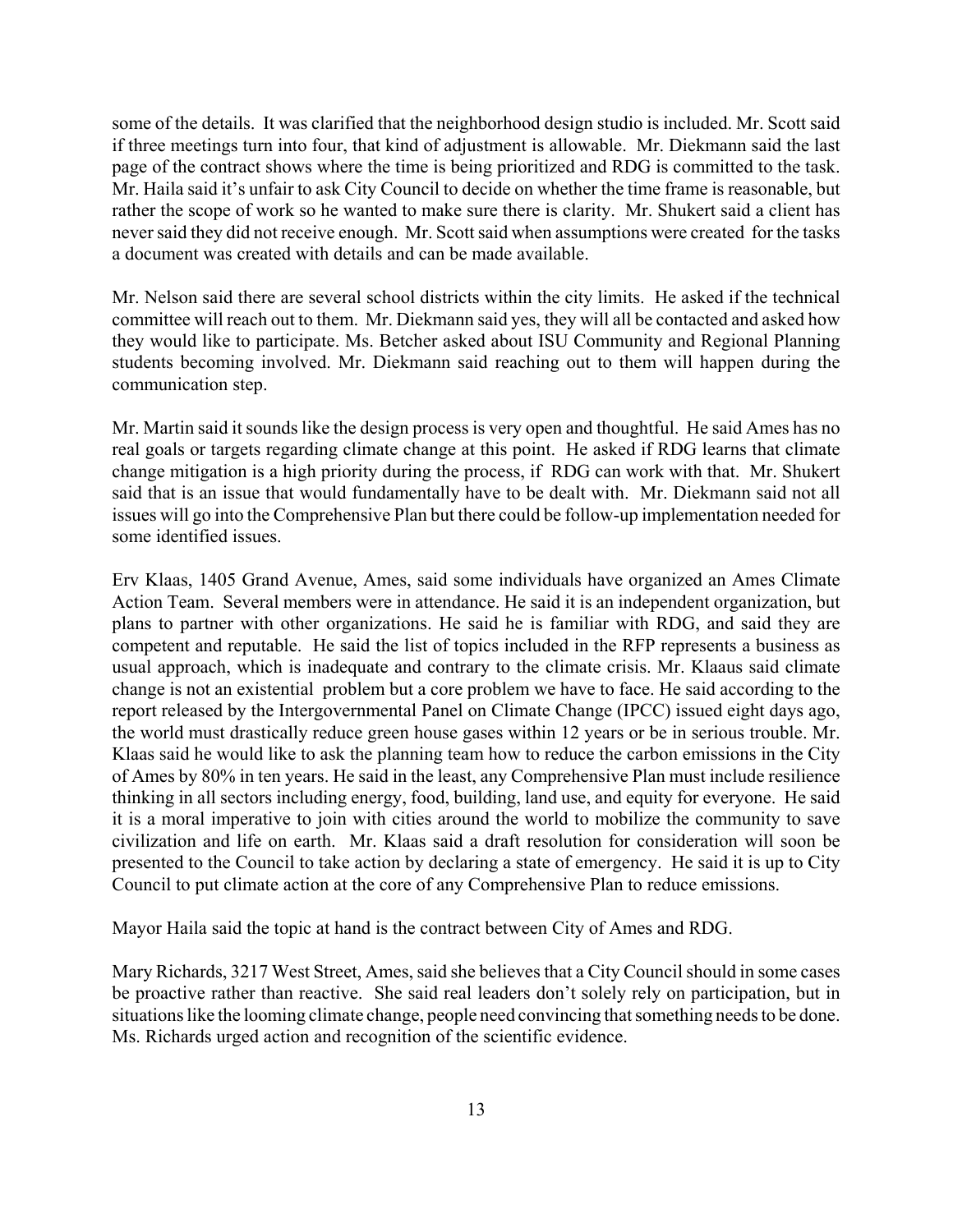Katherine Barber Fromm, 3531 George Washington Carver Avenue, Ames, said she owns 45 acres of land adjacent to Ames. She said when the last plan, which took seven years to consider, was created the decision was made not to go north of Bloomington Road. She said when the Uthe property was for sale the City put in a technical amendment to develop that land. Ms. Barber Fromm said if the Council will not confront developers, she's not sure if it will do anything about climate change. She said the Council should confront the issues.

Deborah Fink, 222 South Russell, Ames, said she agrees with the Ames Climate Action Team members. She said we need core leadership to confront the issues now. The vision should be teaching ourselves how to create a low carbon society and the plan should be how to get there.

Kelly Naumann, 208 South Maple Avenue, Ames, said she is getting her Master's Degree in Sustainable Environments at ISU. She said the graduate students in her program are proposing additions to Ames' Comprehensive Plan to address plastic pollution in Ames waterways as follows: 1) providing a written collaboration between the current City initiatives of Smart Watersheds and Smart Trash, 2) consider innovative technologies used by cities to collect plastic waste from stormwater, 3) encourage local businesses to participate in plastic reduction strategies, and 4) designate funding for trash reduction in Ames waterways specifically. The petition and proposed solutions was given to the recording secretary.

Mayor Haila closed public input.

Mr. Shukert said he's in the middle of reading the IPCC report and agrees with the seriousness of climate issues. He said it is an exciting challenge to consider what can be done by the community to satisfy the goals laid out. He said other views will also be presented.

Mr. Haila asked if it's safe to assume that concerns mentioned will be part of the planning process. Mr. Schukert concurred. Mr. Diekmann said the Comprehensive Plan is a policy document, and can't contain everything. Ms. Beatty-Hansen said these issues can be addressed by Council in other ways if needed.

Moved by Nelson, seconded by Betcher, to approve RESOLUTION NO. 18-576 awarding the contract to RDG Planning & Design of Des Moines, Iowa, in an amount not to exceed \$225,000.

Mr. Gartin said he appreciated the thoughts shared, and said this isn't the forum for a proper response, but Council members did take notes and looks forward to future engagement on the issues raised.

Roll Call Vote: 6-0. Resolution declared adopted unanimously, signed by the Mayor, and hereby made a portion of these Minutes.

### **DISPOSITION OF COMMUNICATIONS TO COUNCIL:**

Moved by Corrieri, seconded by Gartin, to refer to staff to discuss with Parks and Recreation Commission the email from Mary McCarthy dated October 3, 2018 regarding scholarships for low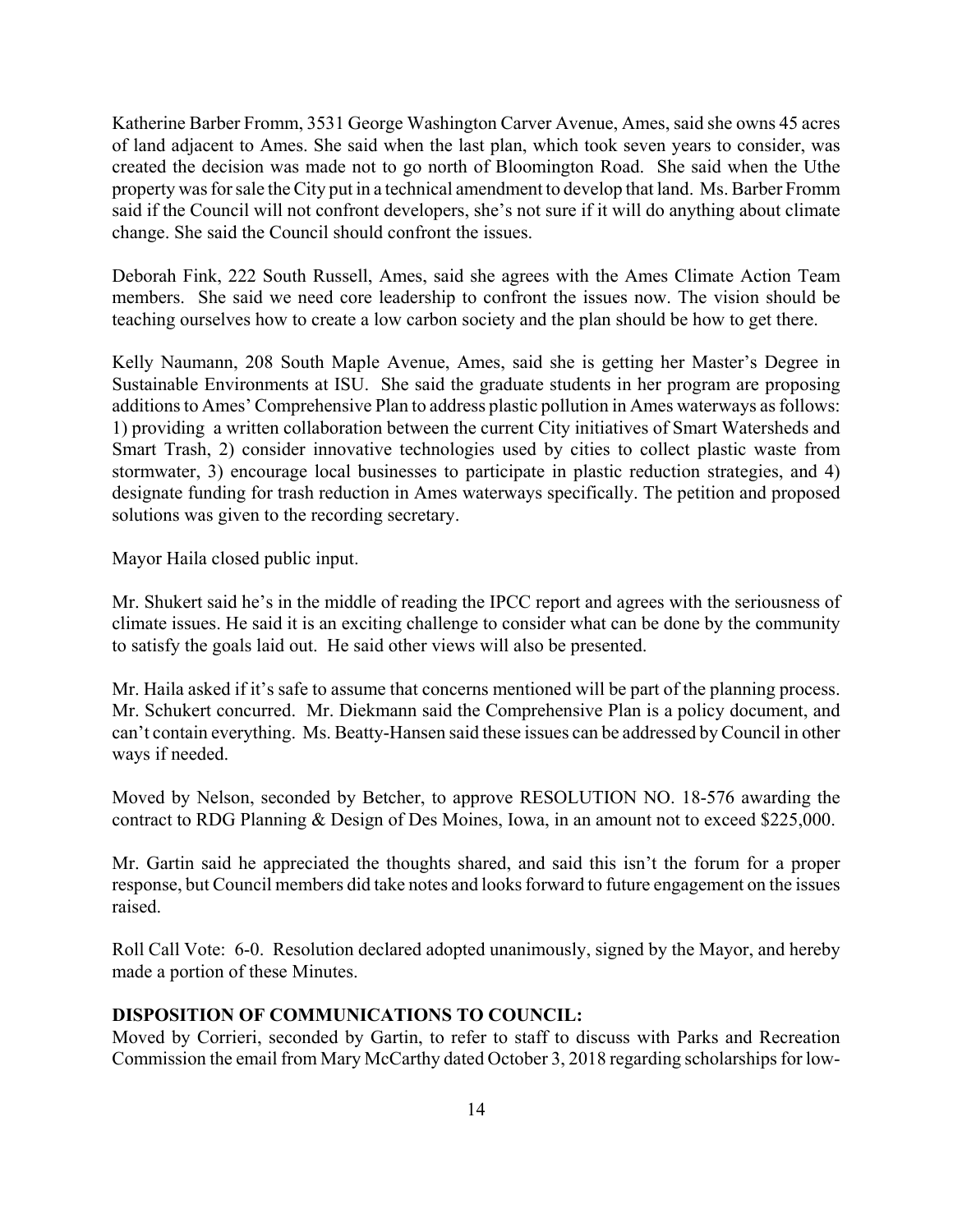income and senior residents. Vote on Motion: 6-0. Motion declared carried unanimously.

Moved by Beatty-Hansen, seconded by Betcher, to take no action on the email from Jeremy Davis dated October 8, 2018.

Vote on Motion: 5-1. Voting Aye: Beatty-Hansen, Betcher, Corrieri, Martin, Nelson. Voting Nay: Gartin. Motion declared carried.

## **COUNCIL COMMENTS:**

Ms. Betcher said a Campustown Safety Walk will be held on October 24, 2018.

Moved by Martin, seconded by Betcher, to add an agenda item in the near future to discuss the prioritization of climate mitigation in the Comprehensive Plan.

Mr. Martin said he is submitting this motion with the idea that the topic is important to Council. Ms. Betcher said even if it doesn't end up in the Plan, it would allow Council to capture the information for future use. Ms. Beatty-Hansen said there are pieces of climate mitigation that won't be included in the Comprehensive Plan, but some could. Mr. Gartin said he's not sure what the Council would be doing by making this motion as the consultant recognized this as a part of the discussion. Mr. Nelson concurred. Mr. Martin said many topics were in the RFP and climate mitigation was not. Discussion continued.

Mr. Diekmann asked when Mr. Martin would like this topic on an agenda. Mr. Martin said it could be during a Comprehensive Plan discussion or at another time, but before the consultants begin. Mayor Haila said he has had many questions because he's concerned about sifting through all of the information and priorities that will be shared during this process. Council Member Nelson asked if climate mitigation would be part of the normal process and part of the conversation. Mr. Martin said he's unfamiliar with the sequence. Mr. Nelson said it could be brought up at the kick-off meeting. Mr. Martin said he doesn't want the issue to be overlooked. Mr. Diekmann said no issue will be overlooked because the process hasn't started. Mr. Martin said this is not a one-meeting issue, so he wants to get the discussion started. Mr. Diekmann said sustainability is different than climate planning. Ms. Betcher asked if Mr. Martin would like Council to discuss this to determine if it should be part of the Plan or if it's a priority outside of the Plan. Ms. Betcher said the meetings get long and then there's no time to discuss the bigger picture and how the bigger picture impacts the Comprehensive Plan.

Moved by Martin, seconded by Betcher, to amend the motion to only include adding an agenda item in the near future to discuss the prioritization of climate change mitigation.

Ms. Corrieri said she would feel better if this motion were more narrow or part of a goal-setting session. It was discussed that goal-setting is in January. Discussion ensued on the Comprehensive Plan project timing. Mr. Gartin said the City is not starting from scratch on sustainability and wanted to note that substantial improvements have been made in the reduction of greenhouse gases.